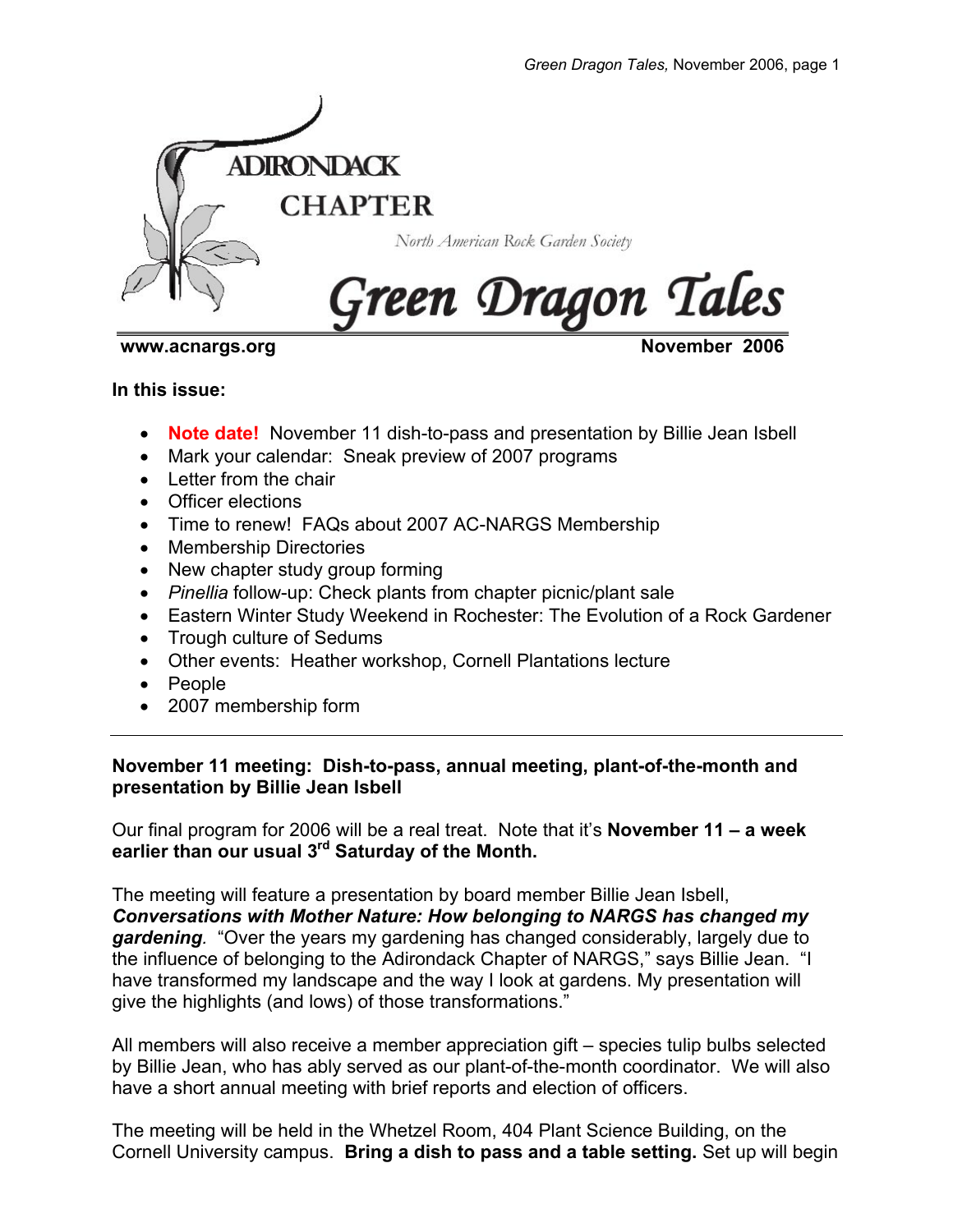around 11 a.m., we'll eat around noon and the meeting and program will follow immediately after.

## **Mark your calendar: Sneak preview of 2007 programs**

Robin Bell has agreed to coordinate speakers for 2007, and he's already lined up some great programs. Tentative plans include:

**March 17 - Harvey Wrightman,** of Wrightman Alpines, will speak on growing and planting in tufa and also offer a hands-on workshop. He will provide everything for the workshop. Members who choose to attend the workshop can expect to pay about \$30 to \$40 to cover material costs. More details to come in our February newsletter.

**Aprill 21 - Liz Knowles,** a gardener and tour organizer from Toronto will talk about her garden and some of her recent trips, probably to Namaqualand.

**September 15 - Ellen Hornig,** proprietor of Seneca Hill perennials and well known to many chapter members, will talk on woodland plants & other treasures from her garden/nursery. We should anticipate some sort of plant sale when Ellen comes.

**October 21 - Janis Ruksans,** owner of Ruksans bulbs nursery in Latvia, a world renowned bulb grower and author of five books on bulbs will speak. **Note this meeting will be on a Sunday** due to Ruksans' tight speaking schedule.

The board will also be planning other activities for 2007 at their January meeting. If you have ideas, please contact a board member. (See People at the end of the newsletter.) Look for information about 2007 events in the future issues of *The Green Dragon* and on our website: **www.acnargs.org** 

## **Letter from the Chair**

We are about to conclude another program year for the Adirondack Chapter with our traditional dish-to-pass luncheon and annual meeting. We have scheduled a special program as well. Billie Jean Isbell, whose gardens we visited in August, will be presenting *Conversations with Mother Nature: How belonging to NARGS has changed my gardening.* Because of this presentation, we will limit our annual meeting to a few very brief reports and election of officers. (See slate below).

As has been our tradition, we are also honoring our members two ways. First, we will announce membership awards to those in our Chapter who have served "above and beyond" the call. Secondly all paid-up 2006 members (yes, you can still join at this meeting) will receive a membership appreciation gift. Billie Jean, our plant-of-the-month coordinator, is ordering an array of sweet little species tulips just in time to get them planted for a spring display. If you remember receiving a free plant last spring, you are absolutely correct. Thanks to a very successful year financially we are able to offer a second gift to our members. The board's decision to offer this is frankly not altogether altruistic. Rather, it's our way of encouraging you to grow more rock garden-type plants.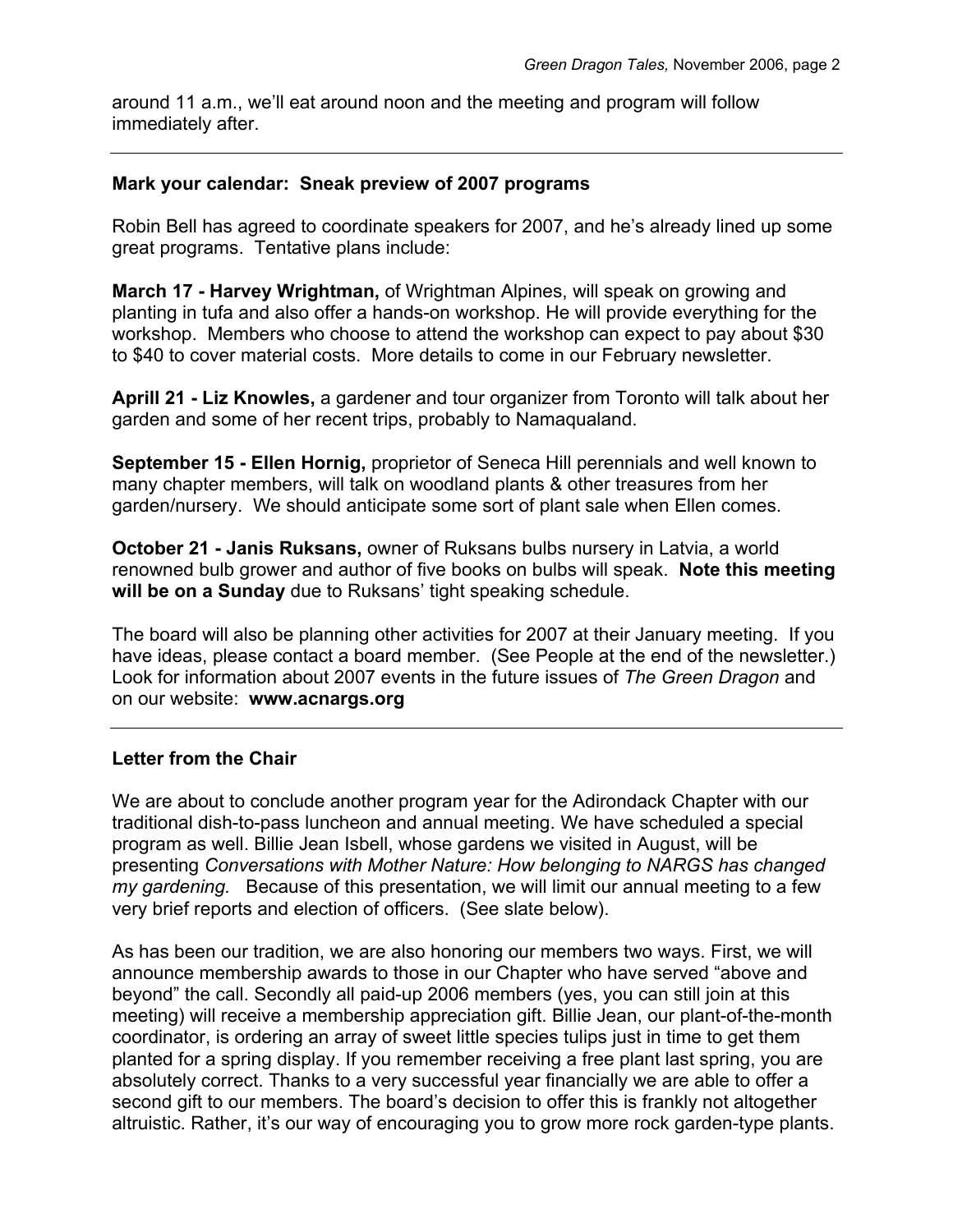Unfortunately I will miss the meeting as I have unavoidable work travel on the 2<sup>nd</sup> Saturday. We are hoping that by holding our November meeting one week earlier that it is less likely to conflict with Thanksgiving plans and that more of you can attend (although it is certainly not true in my case). In my absence John Gilrein has agreed to run the meeting. Thank you, John.

So now I must dash to beat the rain and get to work putting my garden to bed. I hope to see you all again next year.

Happy gardening,

# *Carol Eichler, chair*

# **Officer Elections**

According to our by-laws, the Chapter is governed by a Board of Directors who are elected by the general membership. Officers serve 2-year terms and other members-atlarge serve staggered 3-year terms. The Board presents the following slate for 2007 through 2008:

- **Chair:** Carol Eichler She has completed a 2-year term and has agreed to serve as Chair for a second 2-year term.
- **Vice Chair/Program:** Robin Bell Long-time member Robin Bell has agreed to serve as Program Chair in charge of speaker programs for a 2-year term. In fact, he has already begun his responsibilities.
- **Treasurer:** Carolyn Yaeger She has completed a 2-year term and has agreed to serve for one additional year.
- **Secretary:** Carolyn Yaeger This position has been vacant for the past year and Board members have filled this on a monthly rotating basis. Carolyn has agreed to serve as Secretary, concurrent with the Treasurer's position for one year.
- **Members-at-large (renewal tems):** David Mitchell (2-year term) and Billie Jean Isbell (3-year term)

Do you know who the other Board members are? They are listed as the contacts in each issue of the newsletter and are the people overseeing the Chapter activities such as our programs, newsletters, plant sales, workshops, garden tours and behind-thescene organization such as financial and membership recording. They do a remarkable job. So please, when you see them, let them know how much you appreciate their dedication and hard work.

For 2007 you will see some Board members shifting responsibilities. We will be announcing these changes early next year. We hope more of you will choose to get involved in the day-to-day running of the Chapter. The more you give to the Chapter, the more you will get out of it. And we can always use more help – no experience necessary.

# *Carol Eichler, chair*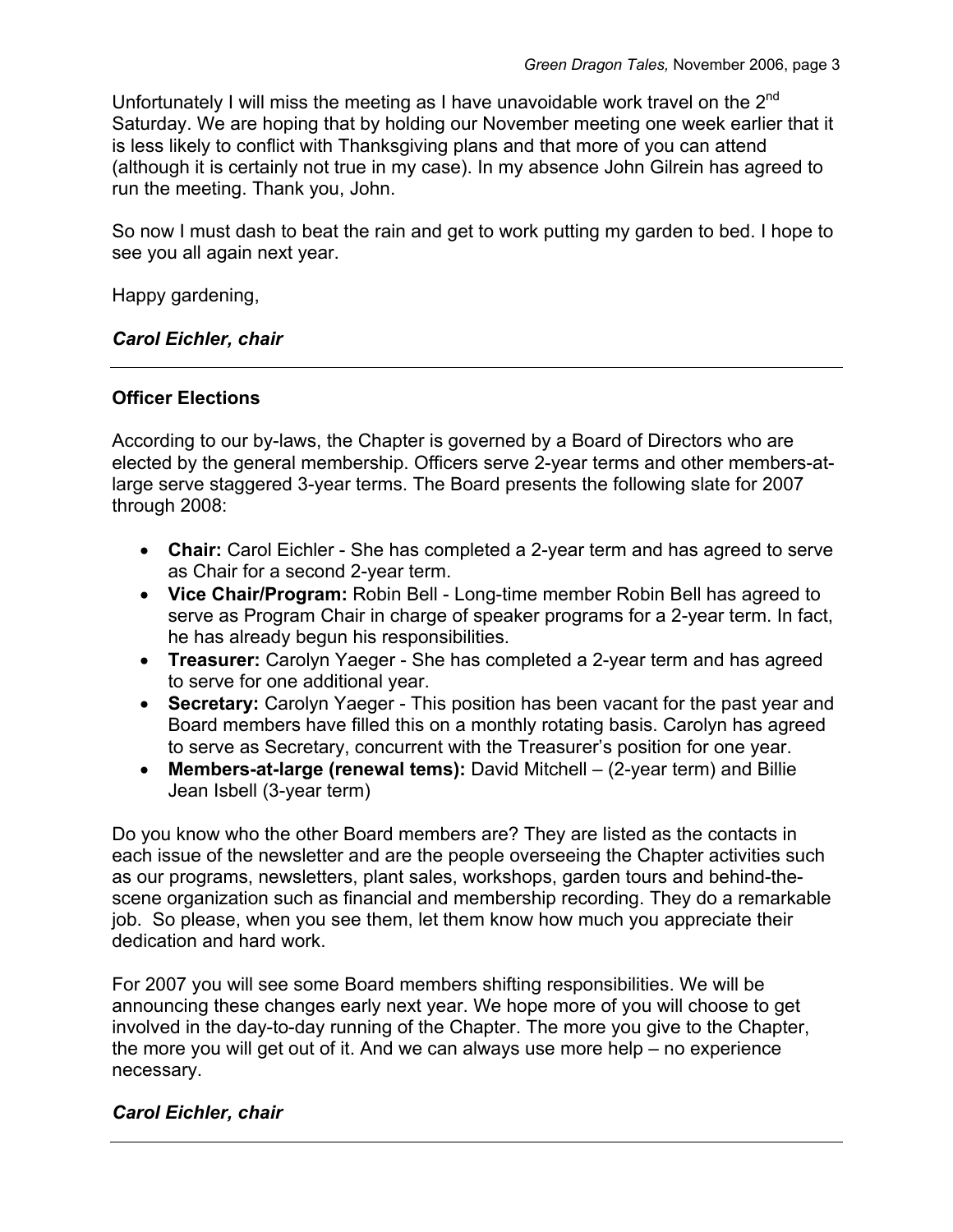### **Time to renew! FAQs about 2007 AC-NARGS Membership**

It's that time of year, as our 2006 program year closes, when we hope our members are looking ahead with enthusiasm to our new program year which starts in February, **and** to renewing their Chapter membership. (See 2007 Membership Form at the end of this newsletter.) Below are answers to frequently asked questions about membership:

**How much does it cost to join?** Individual Memberships are offered at \$10 per year, Family Memberships at \$15, and Business Memberships at \$25, which entitle the business to an additional business listing in the member directory. We also offer an Individual Lifetime Membership for \$150, and Family Lifetime Membership for \$225. (You'll never again have to ask, "Am I paid up?")

**When I join, do I get the newsletter mailed to me?** Note that in 2007, any member who requests to receive a hard copy of the newsletter through the mail will pay an additional \$5 per year to cover printing and postage costs. Otherwise, you will receive the newsletter via email attachment.

**How long is a membership good for?** Memberships follow the calendar year from January 1 through December 31. The membership cost remains the same regardless of when during the calendar you pay your dues. We generally begin our membership renewal drive in November.

**What are the benefits of membership?** While our meetings have always been "open to the public" at no cost, there are member-only benefits. Among them: receiving the *Green Dragon* newsletter electronically or by mail, a 25% discount on plant purchases at our May sale, purchasing plants at our August members-only plant sale, and eligibility for annual appreciation gifts, grants, and awards.

**What is the difference between AC-NARGS and NARGS National?** The Adirondack Chapter is one of 36 Chapters affiliated with NARGS-National, the parent organization.

**What is the relationship between the Chapter and National?** The Chapter receives certain benefits from the affiliation in return for a few expectations. National provides its Chapters with speakers of national and international repute that we otherwise would not be able to afford on our own. When a new chapter is proposed – as was the case with the Genesee Valley Chapter recently – National must grant approval. Otherwise, we operate fairly autonomously with our own board, budget, and program each year. The Chapter does not pay anything for this affiliation.

**Why should I join NARGS National?** Your membership connects you to thousands of gardeners worldwide who have similar interests and collectively represent a wealth of rock gardening and more general gardening knowledge. Your membership also supports the mission of NARGS, which is to promote knowledge and appreciation of rock gardening. Besides these reasons there are some fabulous benefits, among them eligibility to participate in the annual seed exchange (with over 5,000 species, many of which are not commercially available), subscriptions to the *Rock Garden Quarterly* (beautifully and intelligently executed) and *Bulletin*, invitations to the NARGS Annual Conference and two study weekends, discounts on books through Timber Press, and more. Visit their website at www.nargs.org to learn more about them.

**How do I join NARGS National?** For those who have joined, you are automatically sent annual renewal notices. For first-time members, our Chapter membership form now allows you to join National as well. It's as easy as checking the box indicating that you wish to join and enclosing the additional membership cost of \$30. We'll forward this to the national organization. Their membership, unlike ours, runs a full 12-month cycle. In other words, if you join in November, you will need to renew in November. Once a member, they automatically send you renewal notices.

#### *Carol Eichler, chair/membership coordinator*

#### **Membership directory**

After a long hiatus the Adirondack Chapter has printed and sent out 2006 Membership Directories to all our 2006 members. Please check your personal listing and report any updated information to Carol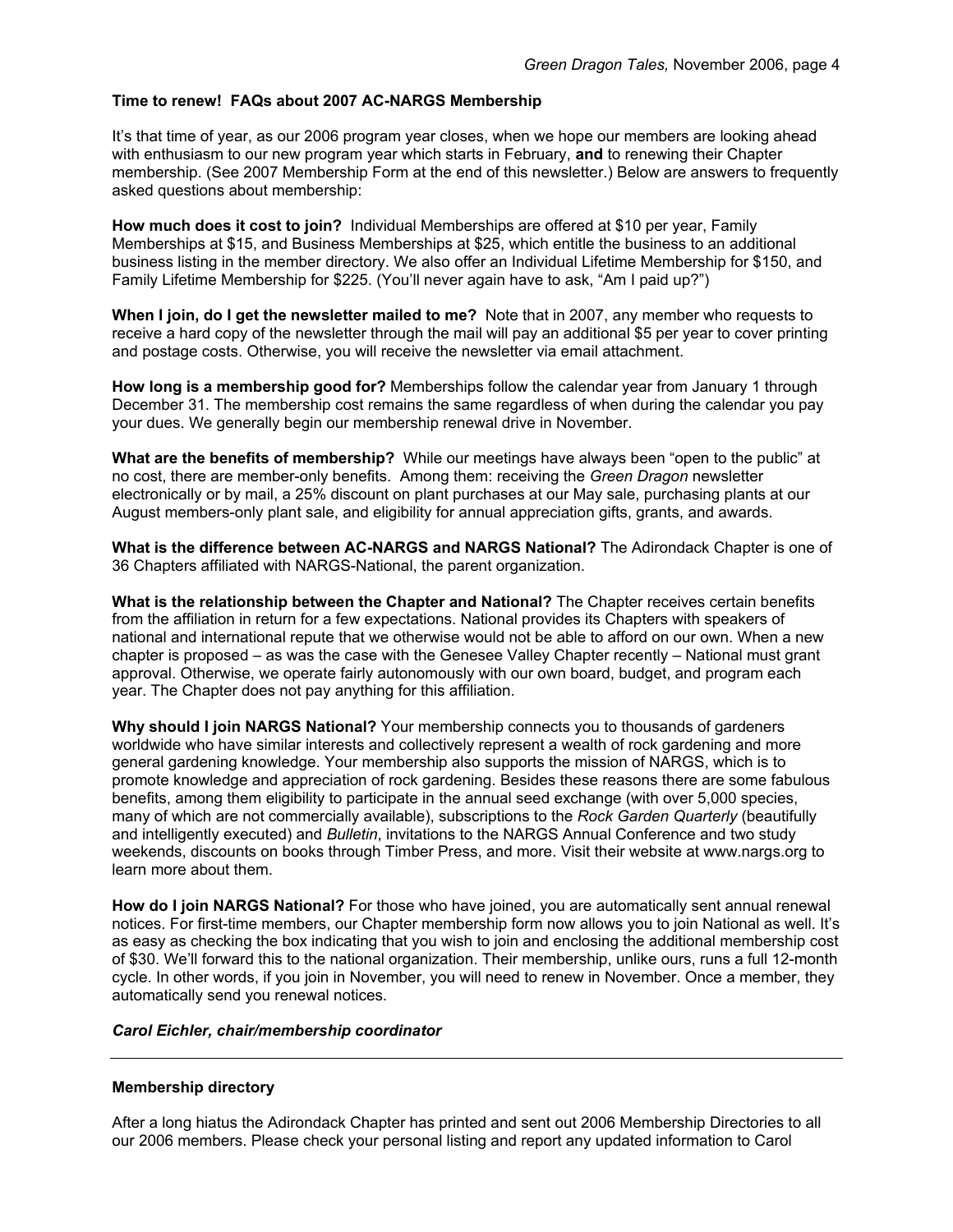Eichler (cme24@cornell.edu or by mail to 1562 Taughannock Blvd., Ithaca, NY 14850), the new membership coordinator for 2007. We will make these corrections in future directories.

It's a huge task to keep all contact information up-to-date which is one reason why, when you renew each year, we ask you to fill in all the requested information on the membership form. It gives us your current contact information and serves as a check against our records.

Next year we intend to publish a 2007 directory and have them available at our April meeting. A supplement will be issued in the fall to include any changes as well as additional members joining after April.

#### *Carol Eichler, chair/membership coordinator*

#### **New chapter study group forming**

Take your rock gardening knowledge to the next level. Join with fellow Chapter members to form a study group. Proposed by the Board, the study group is viewed as a way to increase our individual and collective knowledge and maybe inspire us to build more rock gardens. The group will set their own agenda. We can offer the mornings prior to our Chapter programs as a time to meet (the Board, who has traditionally met then, will re-schedule their meetings). Already several people signed up at the October meeting. Everyone is welcome to join at any time and we will make sure the newsletter publishes this information.

The Wurster Garden at Tompkins County Cooperative Extension offers an excellent "classroom" with many thriving plants that require maintenance and provides a very hands-on learning experience. Besides the usual weeding, planting, and maintenance, there's labeling and a database that needs to be maintained. It would be great to enhance the database with notes on each plant such as flower size and color, time of bloom, and other cultural observations and even photographs.

With winter approaching, a logical first project would be to coordinate a seed order through the NARGS seed exchange. We will aim to call our first meeting shortly after the seed exchange list has been sent in December. If you are interested, please contact Carol Eichler, cme24@cornell.edu or 607-387-5823.

#### *Pinellia* **follow-up: Check plants from chapter picnic/plant sale**

In our October 2006 issue, Rosemarie Parker pointed out the potential for confusion between the native green dragon (*Arisaema dracontium*) and similar-looking but aggressive species of the genus *Pinellia* from Asia.

Chapter member Susanne Lipari writes, "At the Chapter plant sale this summer, I donated some plants that I acquired as *Arisaema draconitum*. According to Rosemary Parker's recent article, that may be a misidentification. I just got back from a trip and have not had a chance to go out to the garden and make sure that what I have is not the invasive Asian *Pinellia*. If you picked up a plant labeled *Arisaema draconitum* at the Chapter picnic/plant sale, please check the plant. In my garden it was a lovely plant, but since it seems to be a prolific self-seeder, I want to warn those of you who bought one of the seedlings to make sure you want to keep them."

#### **Eastern Winter Study Weekend in Rochester: The Evolution of a Rock Gardener**

January 19-21, 2007, Hyatt Regency Hotel, Rochester, N.Y. Sponsored by: Genesee Valley Chapter of the North American Rock Garden Society.

This dynamic, fun-filled, educational weekend will feature fabulous speakers, interactive breakout sessions, premier vendors, alpine exhibits, raffle & silent auction, memorable gifts, book sales & signings, tasty food, fun social hours, & more! The program also features breakout sessions (Plant Selections for Oriental Gardening, Trough Planting, Soil Mixtures) and early-bird tours.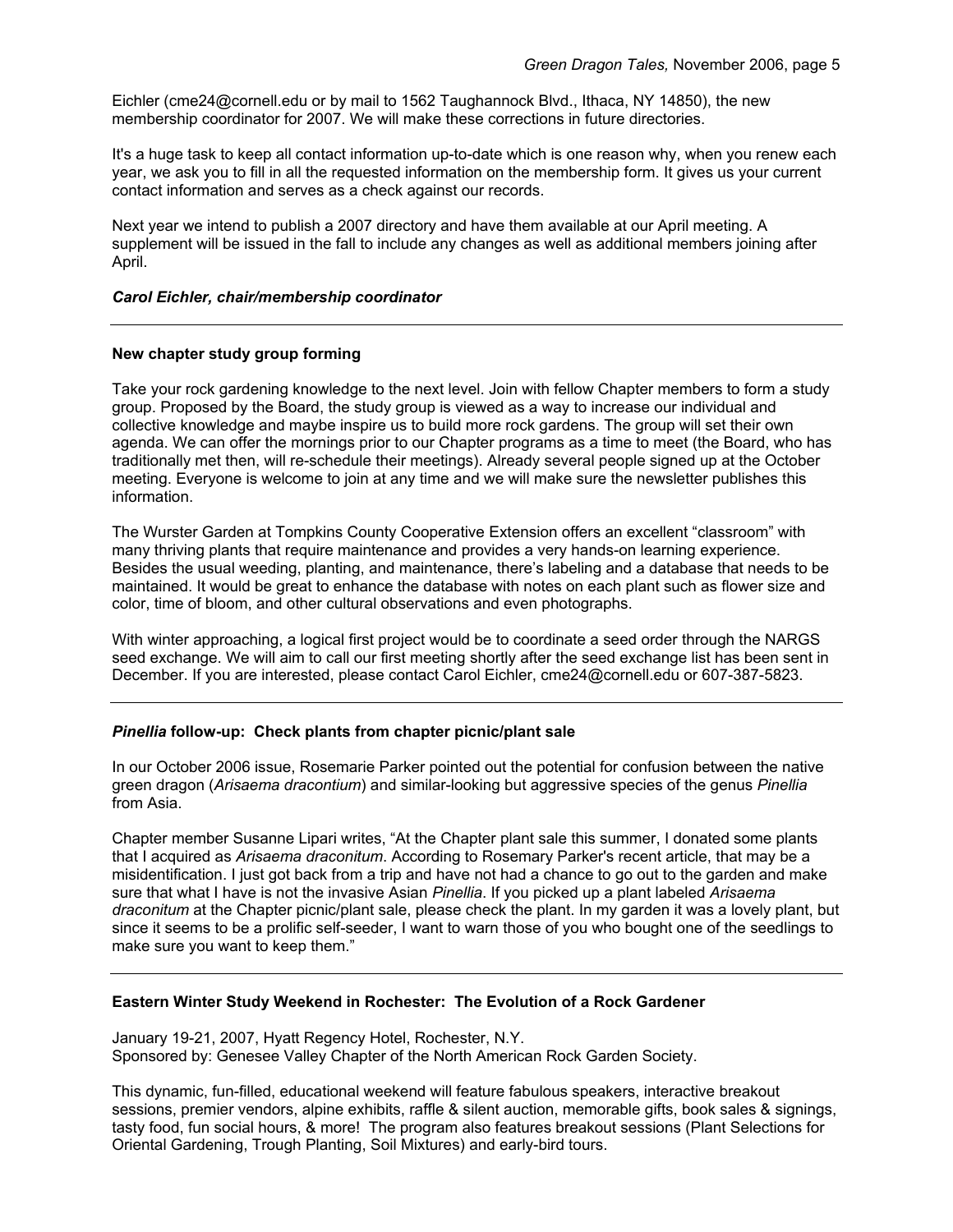Registration fee: \$255 per person, Includes two continental breakfasts, Saturday lunch buffet and Saturday night banquet. Optional Friday Dinner: \$35. Full program details and registration information are available at: www.gvcnargs.org, or phone: 585-924-1739.

## **Trough culture of Sedums**

Sedums are described by Lincoln Foster as utility plants that will flourish in the most difficult of sites and the most meager of soils. The low, spreading species of Sedum have an aggressive way of spreading around in sunny sites, like my rock garden. These spreading Sedums are perfect for trough culture, as their growth will be more restrained and they won't overrun other plants that have more restrained growth habits.

They can also be placed in troughs closer to eye level on benches or walls. The lowest growing Sedums will only need and inch or two of soil, though 3 or 4 inches would yield better results.



Most Sedums will do best in full to part sun, though there are exceptions.

For planting, I'd suggest mixing sand in with garden soil or potting soil to create a well-drained planting medium. Sedums need well drained soil, but not scree conditions. Tall upright Sedums like 'Autumn Joy' would not do well in a shallow container, so I'd stick to the low species.

Sedums will survive, and probably thrive, on just natural precipitation, so one doesn't need to be concerned with watering detail while away on vacation. Some attention to watering during summer droughts will maintain the foliage in attractive condition. For overwintering the troughs, spending the winter on the ground rather than exposed in an elevated location would be beneficial.

Below are some good Sedums for troughs; all but the last two keep their leaves in the winter:

- *S. acre* (golden moss) yellow flowers, very hardy;
- *S. album* white flowers, leaves turn red in winter, very hardy;
- *S. dasyphyllum* powder blue leaves, pink flowers;
- *S. spurium* flowers white, pink or red;
- *S. ternatum* white flowers, plant in part shade, native to Eastern US;
- *S. kamtchaticum* yellow flowers, deciduous, taller than most species;
- *S. spathulifolium* blue green leaves, yellow flowers, deciduous, native to West Coast of US, this species is the least hardy of the list.

#### *John Gilrein, plant-of-the-month coordinator*

#### **Other events: Heather workshop, Cornell Plantations lecture**

The final **Cornell Plantations lecture** for 2007 is **November 8** and features **Rick Darke**, photographer, landscape designer and author of *The American Woodland Garden* and *Timber Press Pocket Guide to Ornamental Grasses* speaking on "The Livable Landscape." The lecture starts at 7:30 p.m. in Statler Auditorium on the Cornell University campus. Ample free parking is available after 5 p.m. in the parking garage on Hoy Road, just a short walk away.

The Northeast Heather Society is holding a **heather propagation workshop**, **November 16**, 6:30 p.m. at the Town of Chenango Community Hall, 1529 NY Rt. 12, Binghamton, N.Y. The \$15 fee includes cuttings, materials, and membership in the society. Registration limited to 20. For more information, contact Mary Matwey mmatwey@stny.rr.com or 607-723-1418.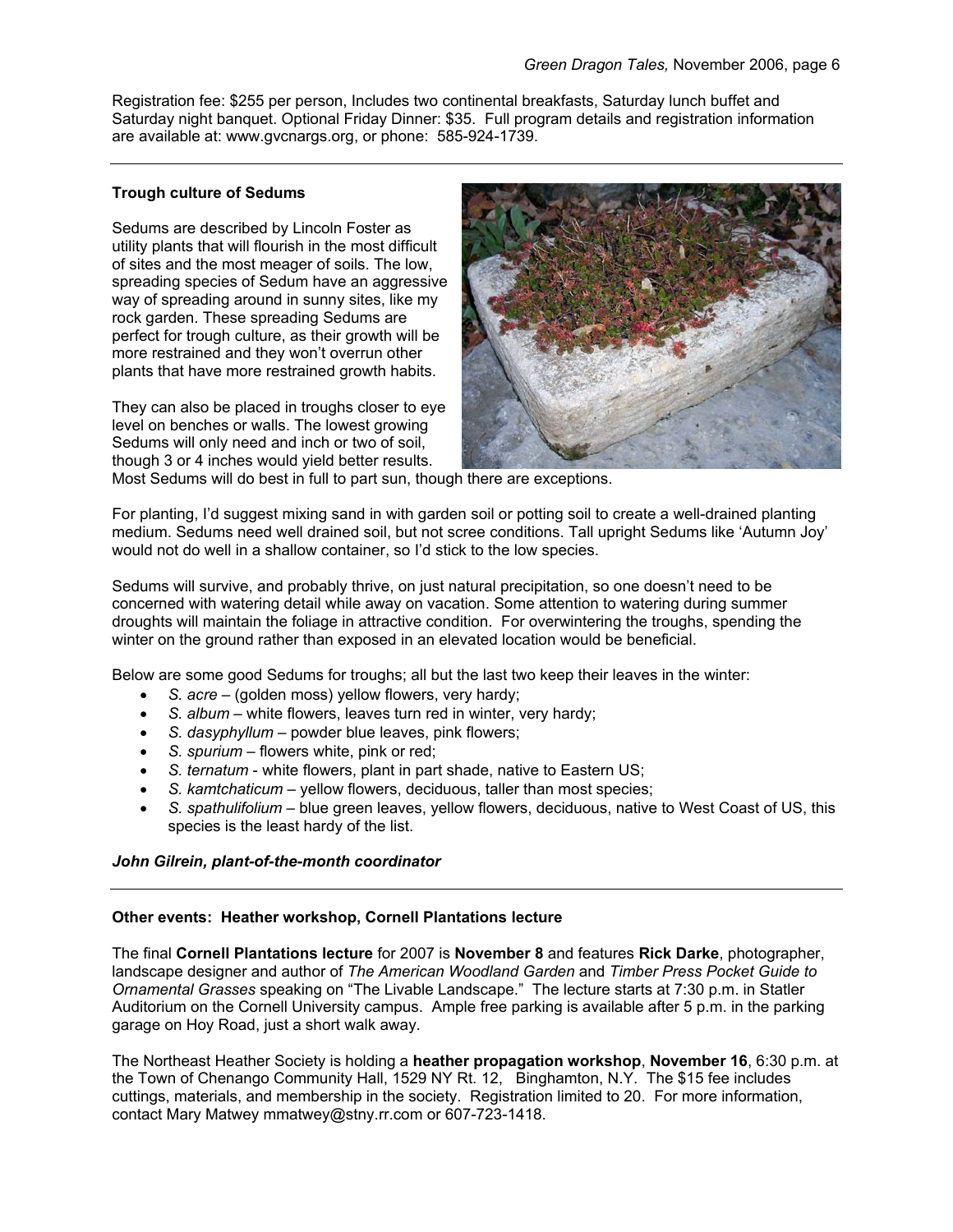## **People**

Questions? Want to find out how you can help the Chapter? Don't hesitate to contact one of the volunteers (pending approval at Nov. 11 annual meeting) who help make everything happen:

- **Chair/Membership:** Carol Eichler, cme24@cornell.edu, 607-387-5823
- **Vice Chair/Program:** Robin Bell, rgb2@cornell.edu, 607-272-2074
- **Treasurer/Secretary:** Carolyn Yaeger, cao2@cornell.edu, 607-844-9462
- **Garden trips/tours:** Billie Jean Isbell, bji1@cornell.edu, 607-539-6484
- **Plant sales:** David Mitchell, dwm23@cornell.edu, 607-342-3660
- **Plant of the Month:** John Gilrein, basecamp@alum.syracuse.edu, 315-492-0844
- **Newsletter editor/Webmaster:** Craig Cramer, cdcramer@twcny.rr.com, 607-539-7233

#### *Green Dragon Tales*

Published eight times a year (Feb., March, April, May/June, July/Aug., Sept., Oct. Nov./Dec.). Submit articles by the fourth Friday of the month preceding publication to Craig Cramer: cdcramer@twcny.rr.com. Note: The next issue of *The Green Dragon* will be in **February.** 



# **Don't forget to renew your membership for 2007!**

**See membership form below …**